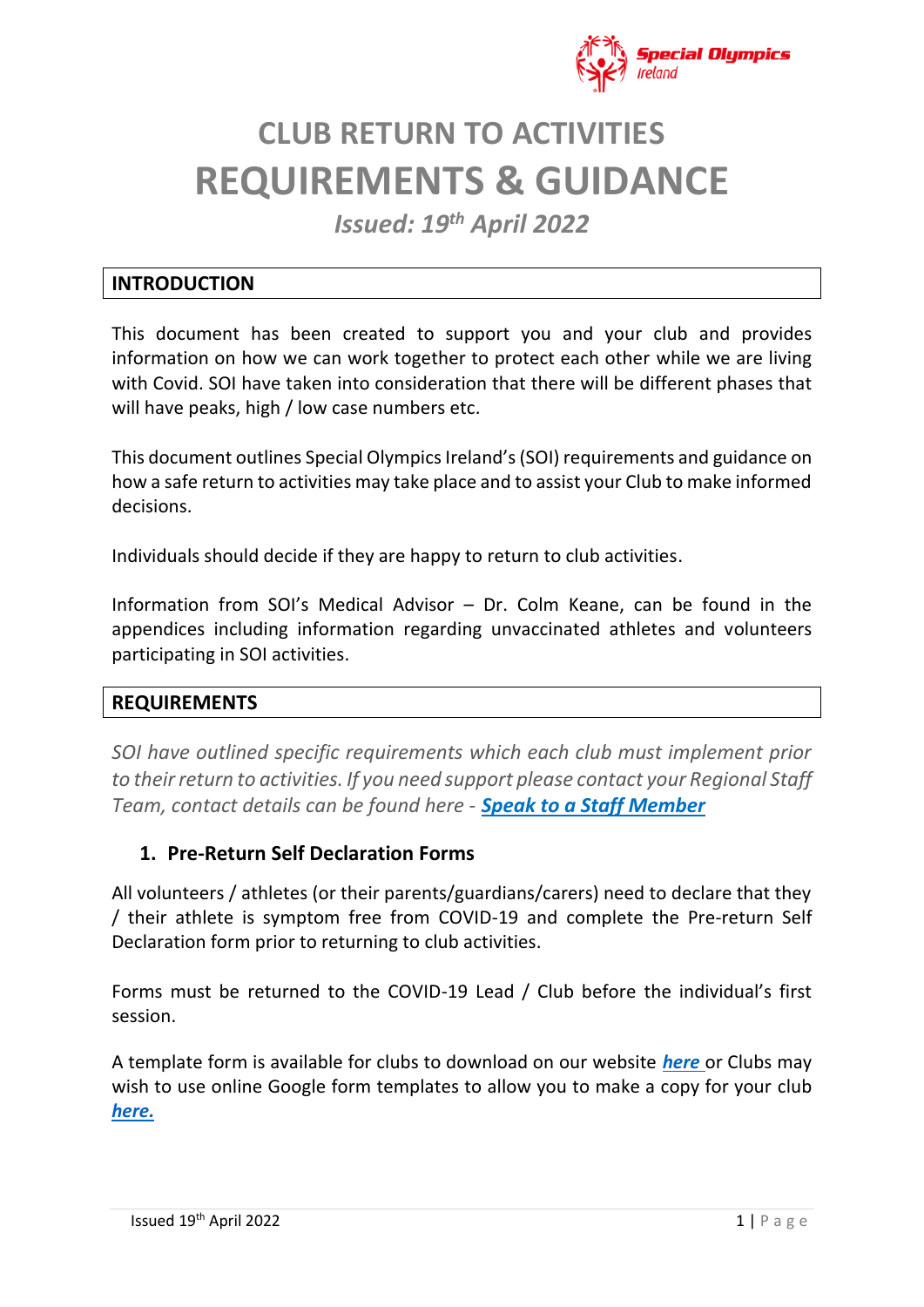

#### **Returning to Activities after COVID-19**

Please note an athlete or volunteer must provide the Club with written medical clearance to return to activities from their Doctor if:

- You have had to self-isolate or tested positive for COVID-19 and had Moderate and /or Severe symptoms of Covid -19 only
- If you have tested positive for COVID-19 and had a change in a health condition that requires annual or more frequent assessment and monitoring by a Medical Specialist or your GP or any cardiac condition, any condition in which a constant review of medication is necessary.

#### **New Athletes**

New athletes are also required to complete a [temporary registration form.](https://www.specialolympics.ie/sport/return-to-activities/club-information/return-to-activity-templates-for-clubs)

#### **2. Appoint a Covid-19 Lead**

All clubs should appoint a COVID-19 Lead who has the responsibility for ensuring the SOI requirements and any club procedures are implemented. The COVID-19 Lead should be supported by the Club Management Team. Details of the Club's roles and responsibilities can be found in the appendices.

It is expected that all key management personnel will ensure every attempt is made to maintain confidentiality when liaising with members regarding their health declarations.

#### **3. Follow Public Health & Government advice**

At all times Public Health and Government advice should be followed. Club Management Teams and the COVID-19 Lead should familiarise themselves with this advice.

More information can be found here

- **[Public Health Advice -](https://www.gov.ie/en/publication/3361b-public-health-updates/) Republic of Ireland**
- **[Public Health Advice -](https://www.nidirect.gov.uk/campaigns/coronavirus-covid-19) Northern Ireland**

Information on when and how to self-isolate and restrict movement are also available on the Health Services Executive (HSE) in ROI and Department for Health in NI websites:

- *[When to self-isolate \(ROI\)](https://www2.hse.ie/conditions/covid19/restricted-movements/how-to-self-isolate/#:~:text=When%20to%20self%2Disolate,have%20symptoms%20of%20COVID%2D19)*
- *Coronavirus (COVID-19): self-isolating and close contacts (NI)*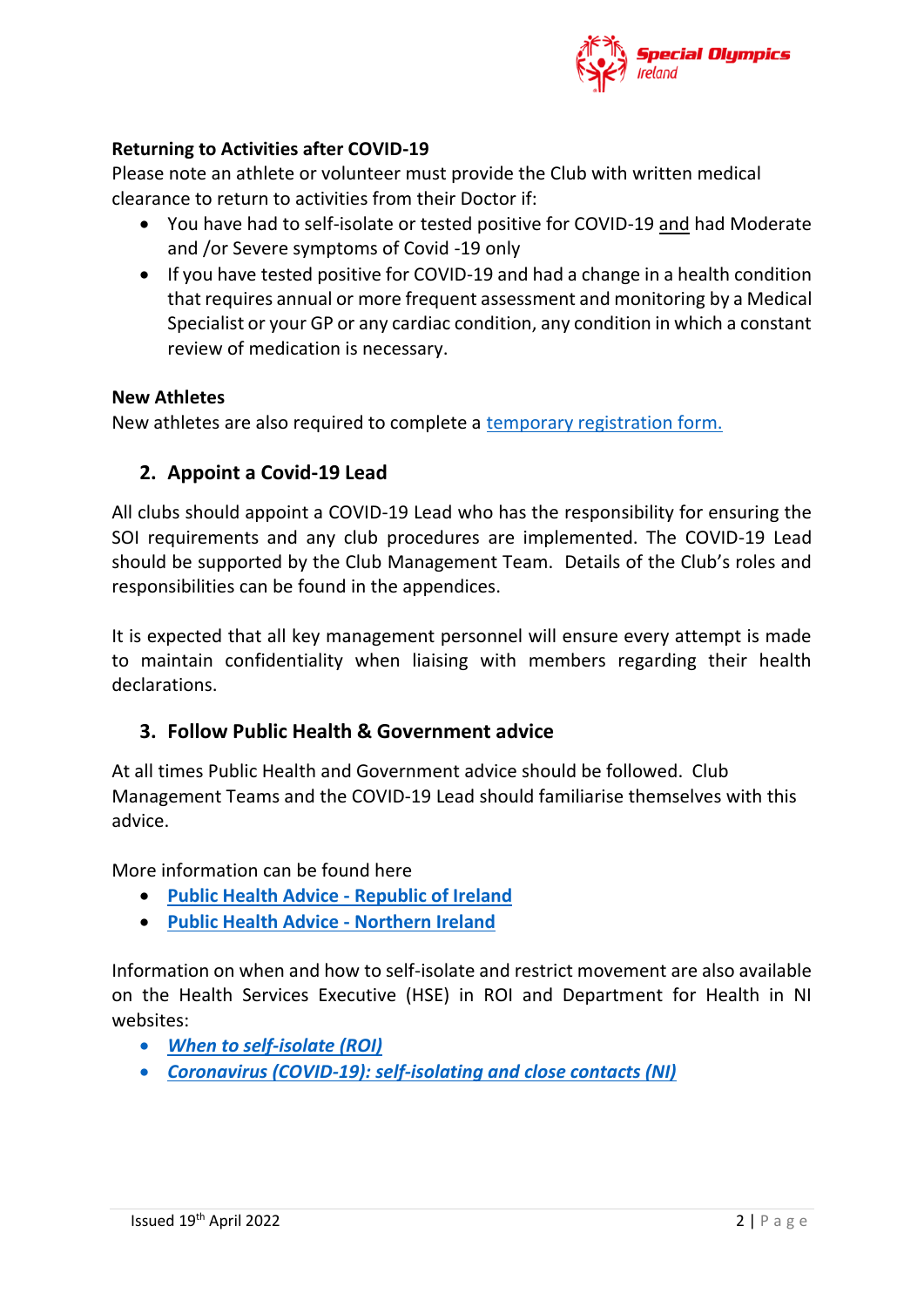

### **4. Communication**

Prior to any athlete / volunteer's return to club activities; the club must communicate any COVID-19 measures, responsibilities or requirements to all athletes / volunteers.

All individuals must be reminded that they should not attend any club activity if they have any symptoms or feel unwell (or suspect they have been exposed to COVID-19).

### **5. Orientating Athletes**

Coaches should be mindful that some athletes will have been relatively inactive for up to 24 months and the level of fitness is unlikely to be at the level it may have been previously. Sessions will need to be adapted to suit each athlete group and to facilitate a gradual return to fitness and skill level.

#### **6. Confirm Readiness to return to training**

All clubs must contact their Regional Office to confirm their readiness to return to club activities - *[Speak to a Staff Member](https://www.specialolympics.ie/contact)*

#### **GUIDANCE**

*Each Club must assess their club activities, to take into account their facilities / venue, their sport(s), numbers in the club and the specific needs and requirements of the athletes / volunteers, when considering whether or not to implement the guidance provided below.* 

#### **a) Risk Assessment**

Clubs should assess the risks related to the particular activity or sport, and what additional measures are needed to reduce this risk. A risk assessment template can be found [here.](https://www.specialolympics.ie/sport/return-to-activities/club-information/return-to-activity-templates-for-clubs)

## **b) Mask Wearing**

SOI strongly recommends:

- Masks are worn indoors when not participating in physical activity and outdoor where 2M distance cannot be maintained
- FFP2 masks to be used for first aid
- We would strongly encourage athletes to wear masks on their way into and out of the venue and when moving within the venue (if they are comfortable doing so). Athletes are not required to wear a mask while taking part in physical exercise.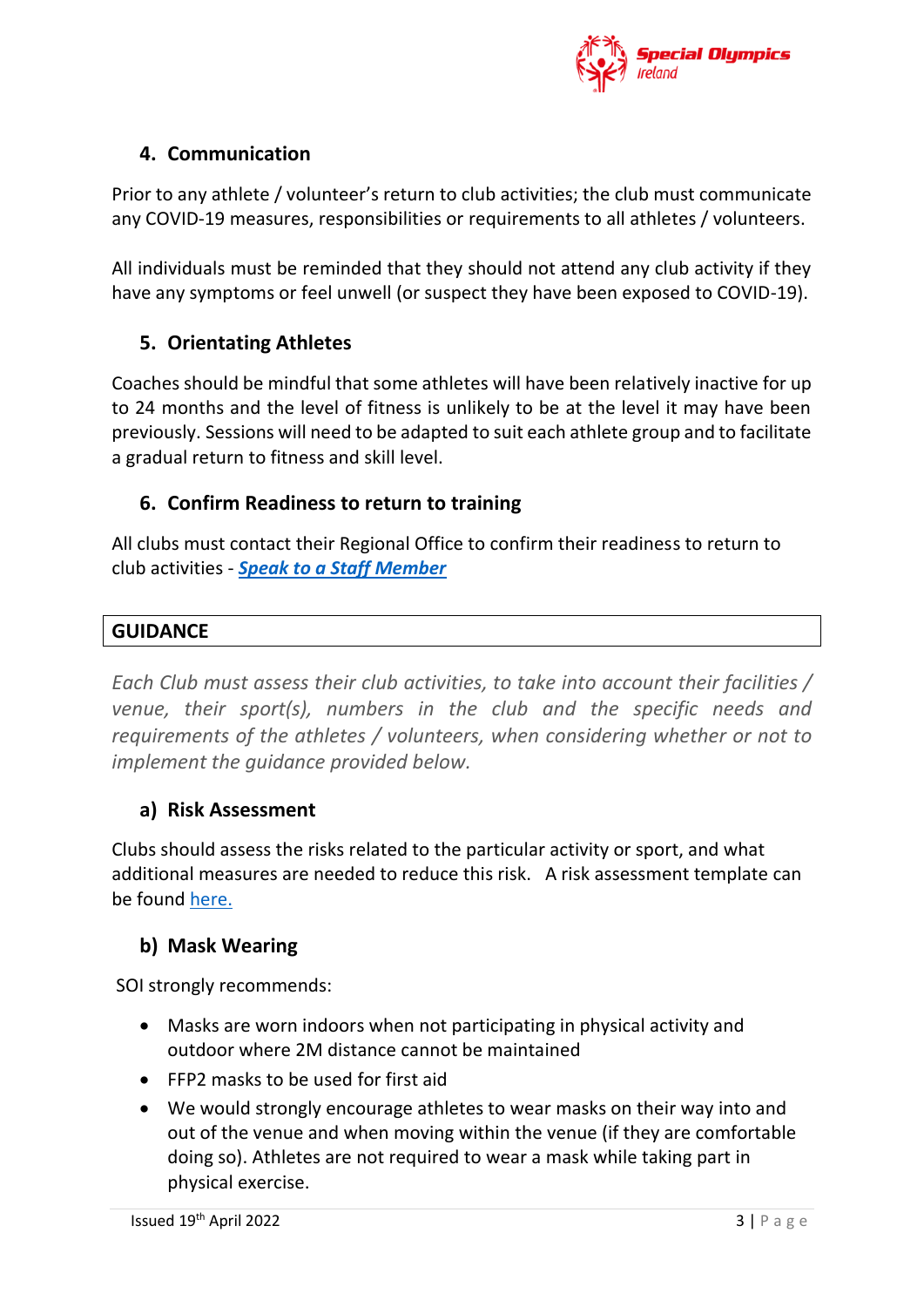

#### **c) COVID-19 Control Measures**

The following measures are strongly recommended by SOI:

- Hand sanitiser stations to be present at training sessions
- Hand hygiene and good respiratory etiquette should be observed
- Attendees should be discouraged from hand shaking / physical greetings.
- Cleaning of all equipment including sports equipment to be undertaken before and after each training session.
- Ensuring that indoor spaces are well ventilated
- Consideration of indoor space densities and duration of indoor activities

#### **d) Personal Protection Equipment (PPE) and Supplies**

Club will need to source their own PPE which can include Face Masks, Disposable Gloves, Antibacterial Wipes, Disinfectant Spray, Waste bags, Tissues, Plastic Aprons, Cleaning Paper (blue roll) etc.

#### **Appendices**

- 1. A Foreword from the Special Olympics Ireland Medical Advisor
- 2. Unvaccinated Athletes and Volunteers Participating in SOI
- 3. Club COVID-19 Roles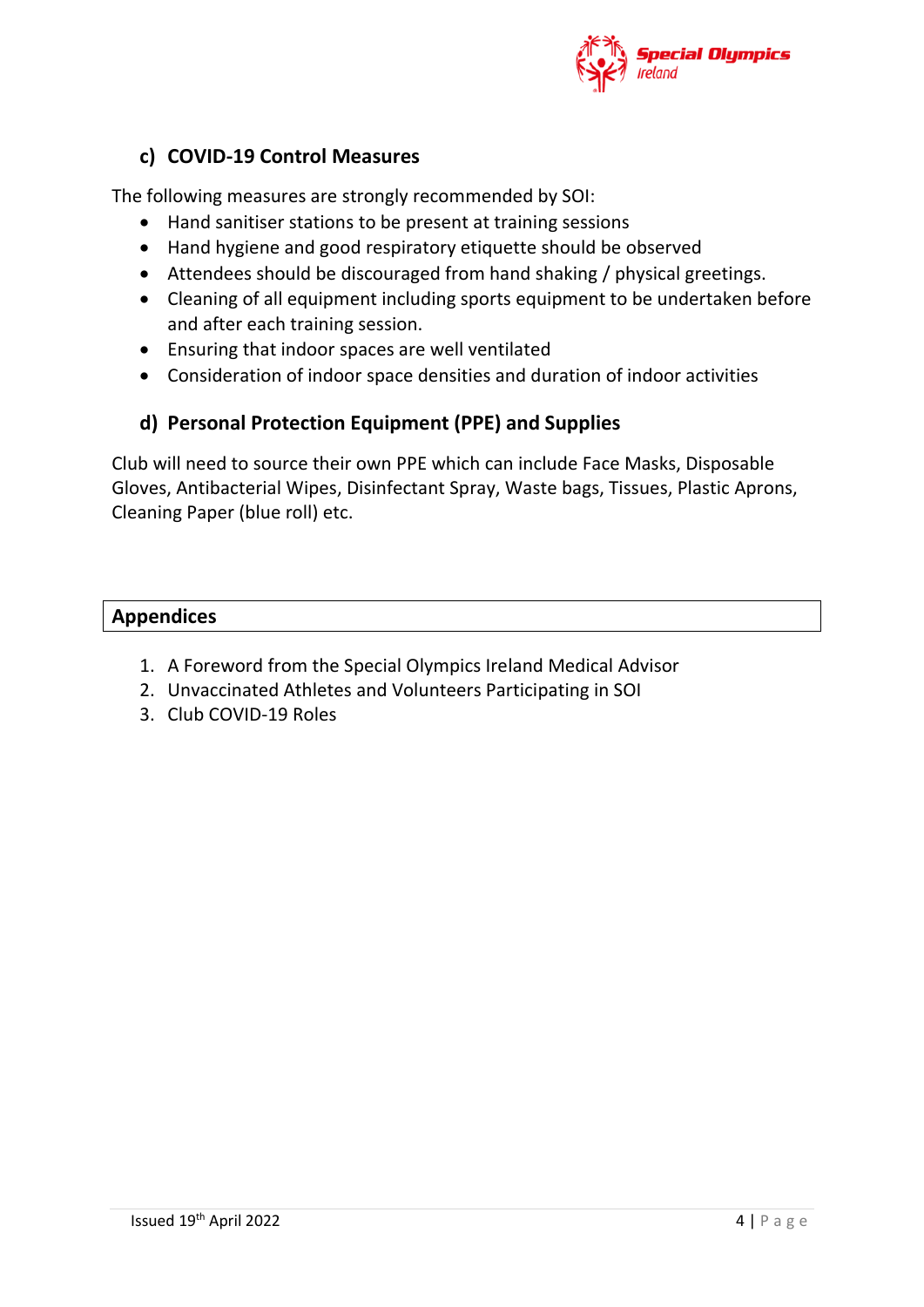

# **A Foreword from the Special Olympics Ireland Medical Advisor**

Dear Club,

As we enter this new and optimistic phase of the COVID-19 pandemic, public health measures have significantly eased<sup>1</sup>.

This is very good news for us in Special Olympics Ireland (SOI), and as a nation in general. SOI would however ask you to please remain vigilant. SOI athletes remain a high-risk group as a whole. With restrictions easing at pace, we may lose sight of the very high levels of COVID-19 continuing to circulate in the community. The Centers for Disease Control and Prevention still considers Ireland to have 'Very High' levels of COVID- $19^2$ .

From our recent survey, over 90% of SOI athletes and volunteers have received a COVID-19 vaccine. We thank you sincerely for playing your part in protecting each other during this pandemic. The 'Omicron' variant of COVID-19 has become dominant and is currently spreading globally. Other variants are likely to come in the future, be more transmissible and cause less severe illness than 'Omicron'. It is therefore logical and pertinent that we continue to protect ourselves and those we engage with in SOI as we return to activities. The public health benefits of this go beyond COVID-19.

Therefore, we are encouraging all clubs to continue to engage and implement public health guidelines. We also encourage the continuing engagement with public health guidance and SOI recommendations regarding the wearing of facemasks, washing of hands and maintaining a 2m distance between others when possible.

The poet Seamus Heaney wrote, "If we winter this one out, we can summer anywhere". This spring and summer have never felt so optimistic.

Stay safe,

Colm Keane

**Dr. Colm Keane, MD, FCAI**

#### **References**

- 1. Information C: COVID-19 restrictions in Ireland, 2022
- 2. Prevention CfDCa: COVID-19 in Ireland, 2022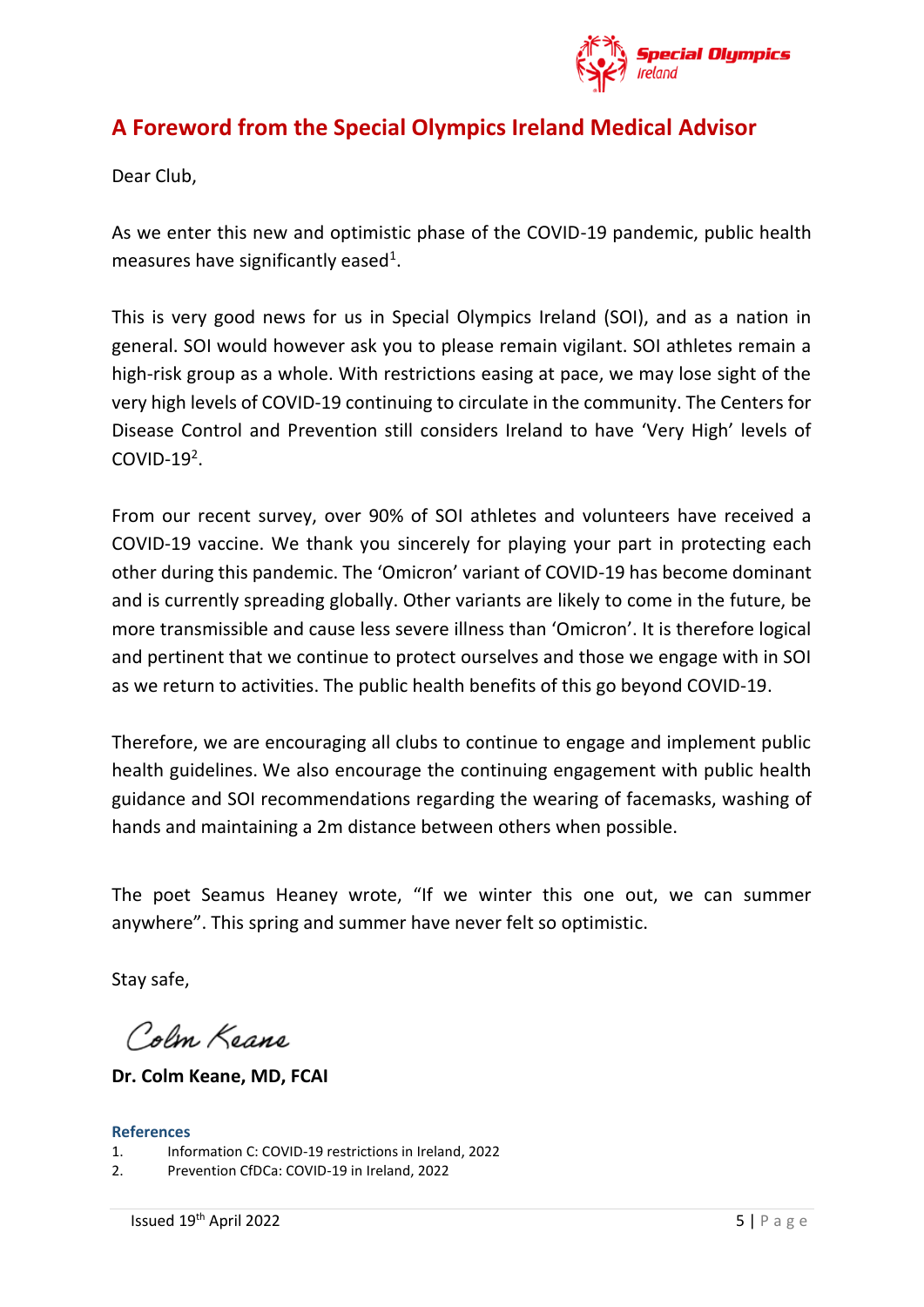

# **Unvaccinated Athletes and Volunteers Participating in SOI**

Clubs should afford individuals to take personal responsibility to decide whether or not they are happy to return to club activities. SOI's Medical Advisor – Dr. Colm Keane has provided the following information regarding unvaccinated athletes and volunteers participating with SOI.

*"Special Olympics Ireland (SOI) is an inclusive organisation. All individuals wishing to participate should be allowed to do so. Due to the COVID-19 pandemic, vaccination status for COVID-19 may influence a person's decision to participate in SOI activities or not.* 

*People may not be vaccinated against COVID-19 for personal or medical reasons. For those not vaccinated, they are at an increased risk of severe illness and hospitalisation if they contract COVID-19 in the community.* 

*Those SOI participants that are fully vaccinated against COVID-19 (initial 1-2 vaccinations, plus booster vaccine) are at a significantly reduced risk of severe illness and hospitalisation.*

*They are also less likely to transmit the virus to other people, although this reduction reduces 2-3 months after vaccination.* 

*As we deal with the most recent COVID-19 variant 'Omicron', SOI encourages that all athletes and volunteers get fully vaccinated against COVID-19, regardless of their intent to return to SOI activities. SOI also encourages the continuing engagement with public health guidance regarding the wearing of facemasks, washing of hands and maintaining a 2m distance between others when possible."* 

Colm Keans

*Dr. Colm Keane, MD, FCAI Medical Advisor, January 2022*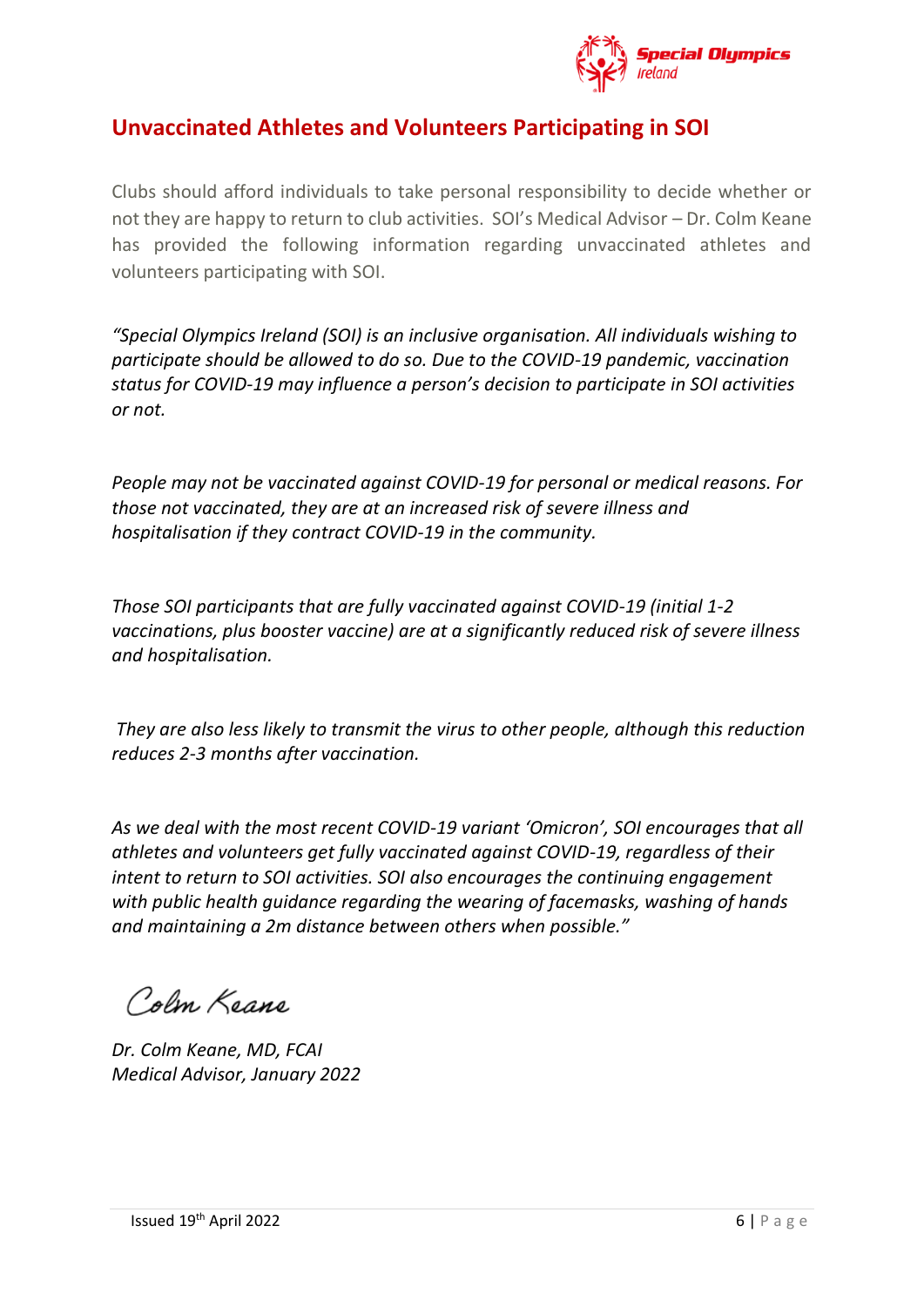

| <b>CLUB COVID-19 ROLES &amp; RESPONSIBILITIES</b>                                                                                                                                                                                                                                                                                                                                                                         |                                                                                                                                                                                                                                                                                                                                                                                        |
|---------------------------------------------------------------------------------------------------------------------------------------------------------------------------------------------------------------------------------------------------------------------------------------------------------------------------------------------------------------------------------------------------------------------------|----------------------------------------------------------------------------------------------------------------------------------------------------------------------------------------------------------------------------------------------------------------------------------------------------------------------------------------------------------------------------------------|
| The Club Management Team                                                                                                                                                                                                                                                                                                                                                                                                  | Club COVID-19 Lead                                                                                                                                                                                                                                                                                                                                                                     |
| The Club Management Team shall:<br>• Appoint a Club COVID-19 Lead<br>• Oversee the planning for the safe return to activities<br>for the club<br>• Support the work of the COVID-19 Lead e.g. with club<br>communications to and from members, procuring of                                                                                                                                                               | If appropriate and the person is willing, your Club Safeguarding<br>Officer may be suitable for this role since the key focus will be on<br>the health, safety and wellbeing of club members.<br>The COVID-19 Lead shall undertake the following duties:<br>• Work with the Club Management Team to decide what (if any)<br>recommendations from the SOI guidance will be implemented. |
| PPE etc.                                                                                                                                                                                                                                                                                                                                                                                                                  | • Implement any SOI requirements and agreed procedures for                                                                                                                                                                                                                                                                                                                             |
| every attempt is made to maintain<br>• Ensure<br>confidentiality when liaising with members regarding<br>their health declarations and club contact logs<br>• Maintain confidentiality of suspected cases - The club<br>must act, in as far as reasonably possible, assure<br>members who might have symptoms that their<br>confidentiality would be protected if they declared the<br>same or become unwell at training. | club activities<br>• Communicate with members on club procedures and any<br>changes to training and club activities<br>• Procure appropriate PPE and distribute same to coaches for<br>club sessions.<br>• Ensure all attendees have returned their Pre-Return Self<br>Declaration and medical clearance as required.<br>• Communicate the club's return to Special Olympics Ireland.  |